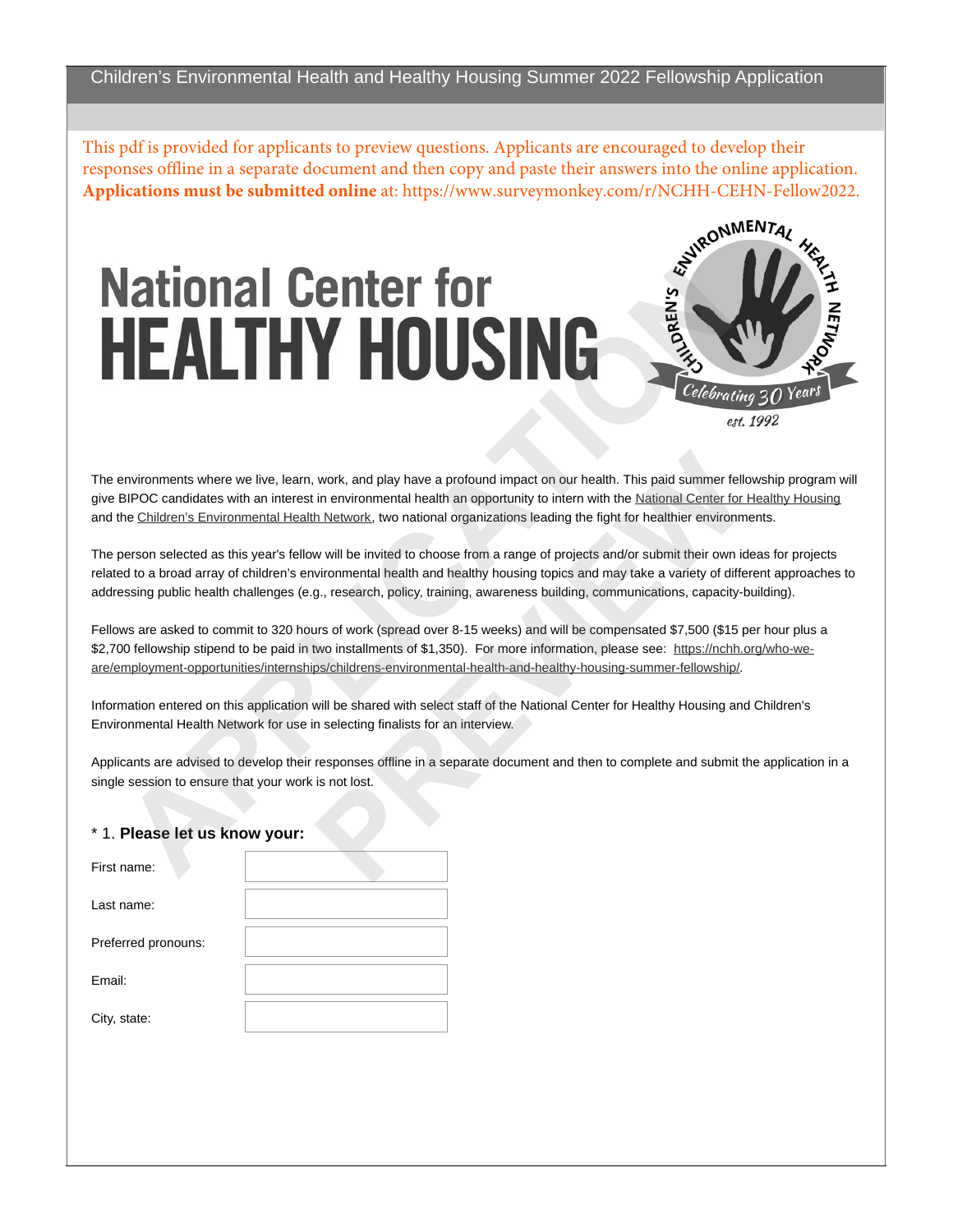## \* 2. **Please tell us about your racial/ethnic identity. Select all that apply.**

*Note that this opportunity is only open to applicants who identify as a Black, Indigenous, or Person of Color (BIPOC). If you select "None of the above" below but still identify as BIPOC, feel free to share additional comments below and complete the rest of the application. If you do not identify as BIPOC, you should not continue with the application, but you may be interested in pursuing other internship opportunities with CEHN or NCHH. For more inofrmation about these internship programs, visit https://nchh.org/who-weare/employment-opportunities/internships/ and https://cehn.org/join-us/careers-and-internships/.*

|            | <b>Black or African American</b> |                                                                                                                                                                                                                                                                                                 |                           | Native Hawaiian or other Pacific Islander |  |
|------------|----------------------------------|-------------------------------------------------------------------------------------------------------------------------------------------------------------------------------------------------------------------------------------------------------------------------------------------------|---------------------------|-------------------------------------------|--|
|            | Hispanic or Latino               |                                                                                                                                                                                                                                                                                                 | Another race or ethnicity |                                           |  |
|            | Asian or Asian American          |                                                                                                                                                                                                                                                                                                 | None of the above         |                                           |  |
|            | American Indian or Alaska Native |                                                                                                                                                                                                                                                                                                 |                           |                                           |  |
|            |                                  | Optional: Please feel free to share additional details or context about your answer to this question:                                                                                                                                                                                           |                           |                                           |  |
|            |                                  |                                                                                                                                                                                                                                                                                                 |                           |                                           |  |
| hoose File | <b>Choose File</b>               | Please upload a copy of your current CV or resume. Documents can be uploaded as pdf, doc, or do<br>ou have trouble uploading your file, you may email it to Sarah Goodwin at sgoodwin@nchh.org.<br>No file chosen                                                                               |                           |                                           |  |
|            |                                  |                                                                                                                                                                                                                                                                                                 |                           |                                           |  |
|            |                                  | * 4. The Children's Environmental Health Network is located in Washington, DC, and the National O<br>Healthy Housing is located in Columbia, MD (about 45 minutes from Washington, DC). Please indi<br>preference/willingness to work remotely and/or in-person.                                |                           |                                           |  |
|            |                                  | Note that in-person work will be hosted at CEHN's Washington, DC headquarters. Staff from both<br>organizations are currently working remotely all or a significant portion of the time due to COVID-1!<br>person work may mean working in an office with very few other staff members present. |                           |                                           |  |
|            | I prefer to work remotely.       |                                                                                                                                                                                                                                                                                                 | I have no preference.     |                                           |  |
|            |                                  |                                                                                                                                                                                                                                                                                                 |                           |                                           |  |

3. Please upload a copy of your current CV or resume. Documents can be uploaded as pdf, doc, or docx files. If you have trouble uploading your file, you may email it to Sarah Goodwin at sgoodwin@nchh.org.

\* 4. The Children's Environmental Health Network is located in Washington, DC, and the National Center for Healthy Housing is located in Columbia, MD (about 45 minutes from Washington, DC). **Please indicate your preference/willingness to work remotely and/or in-person.** 

*Note that in-person work will be hosted at CEHN's Washington, DC headquarters. Staff from both organizations are currently working remotely all or a significant portion of the time due to COVID-19 so inperson work may mean working in an office with very few other staff members present.* current CV or resume. Documents can be uploaded as pdf, dour file, you may email it to Sarah Goodwin at sgoodwin@nchh.<br>
No file chosen<br>
ental Health Network is located in Washington, DC, and the Na<br>
Columbia, MD (about 45

I'm not sure.

I prefer to work in-person.

I prefer a mix of in-person and remote work.

Optional: Please feel free to share any additional details or context for your answer to this question: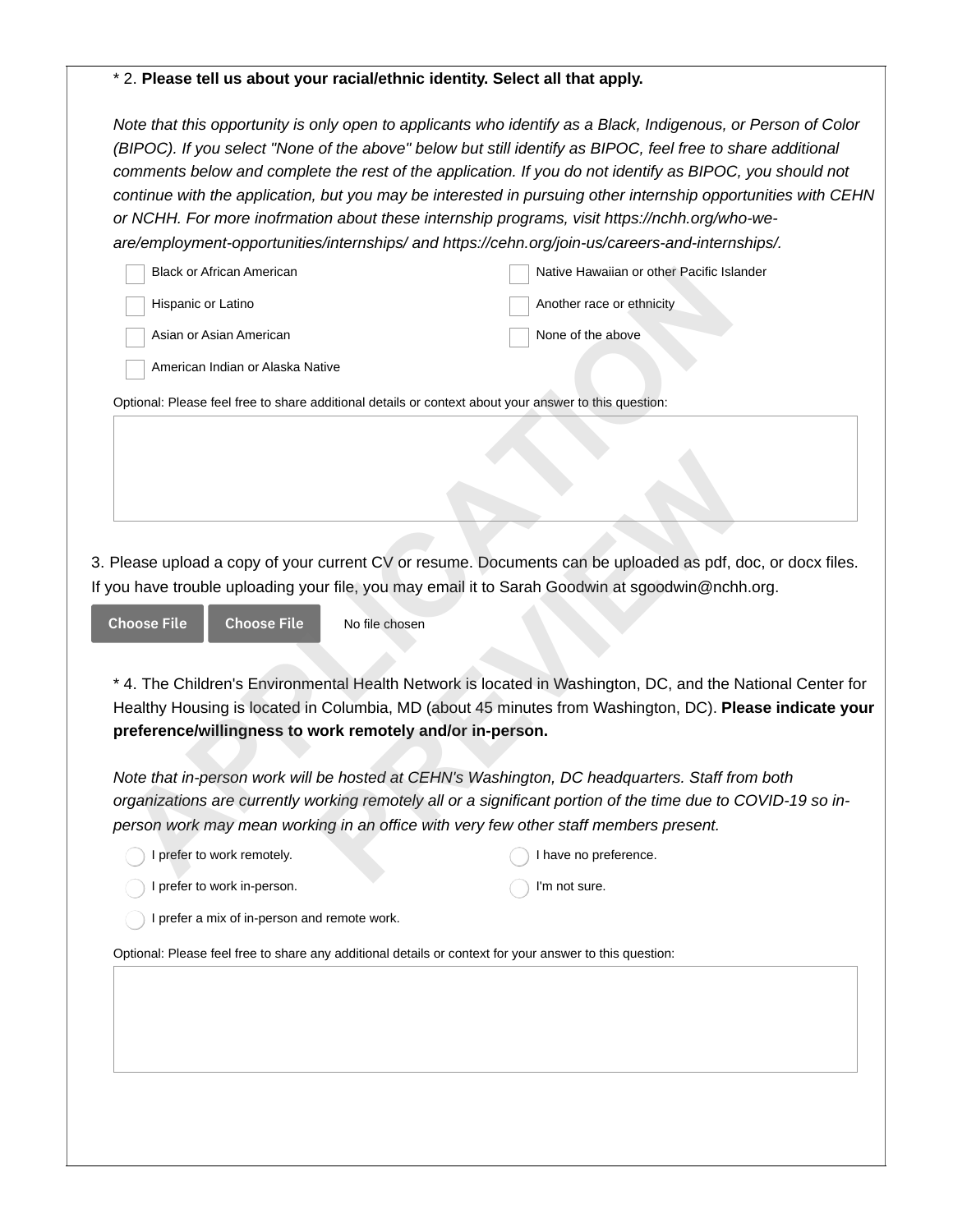\* 5. **Are you available to work 320 hours (equivalent to eight 40-hour work weeks) between May 15 and August 31, 2022?** If you already have a general sense of which weeks you'd like to work, please tell us in the comment field below.

*Note that fellows may opt to work full time (40 hours per week) for eight weeks or choose to work an alternate schedule that spreads the hours out over additional weeks. Actual start/end dates and schedules will be discussed and agreed upon during the selection process, but we do ask that you plan to spend a minimum of eight weeks with the organizations over the summer.* 

Yes

| Yes                                                                                                       |                                                                                                      |
|-----------------------------------------------------------------------------------------------------------|------------------------------------------------------------------------------------------------------|
| No                                                                                                        |                                                                                                      |
| Optional: Please feel free to share any additional details or context about your answer to this question. |                                                                                                      |
|                                                                                                           |                                                                                                      |
|                                                                                                           |                                                                                                      |
|                                                                                                           |                                                                                                      |
|                                                                                                           |                                                                                                      |
|                                                                                                           | 6. Are there specific topics or focus areas that you're particularly interested in or passionate abo |
| Select all that apply.                                                                                    |                                                                                                      |
| Lead poisoning/hazard control                                                                             | Communications                                                                                       |
| Asthma                                                                                                    | Training                                                                                             |
| Cancer                                                                                                    | Community capacity building                                                                          |
| Mental health                                                                                             | Indoor air quality                                                                                   |
| Falls/injury prevention                                                                                   | Fire safety                                                                                          |
| Economic mobility                                                                                         | Radon                                                                                                |
| <b>Educational outcomes</b>                                                                               | Climate and health                                                                                   |
| Other quality-of-life outcomes                                                                            | Emergency preparedness/disaster response                                                             |
| Rural populations                                                                                         | Ventilation                                                                                          |
| <b>Tribal populations</b>                                                                                 | Chemical safety                                                                                      |
| Racial equity                                                                                             | Energy/weatherization and health                                                                     |
| Research                                                                                                  | Accessibility/disability needs                                                                       |
| Policy/advocacy                                                                                           | Other                                                                                                |
|                                                                                                           |                                                                                                      |

Optional: Please feel free to add any additional detail or context for your answer to this question.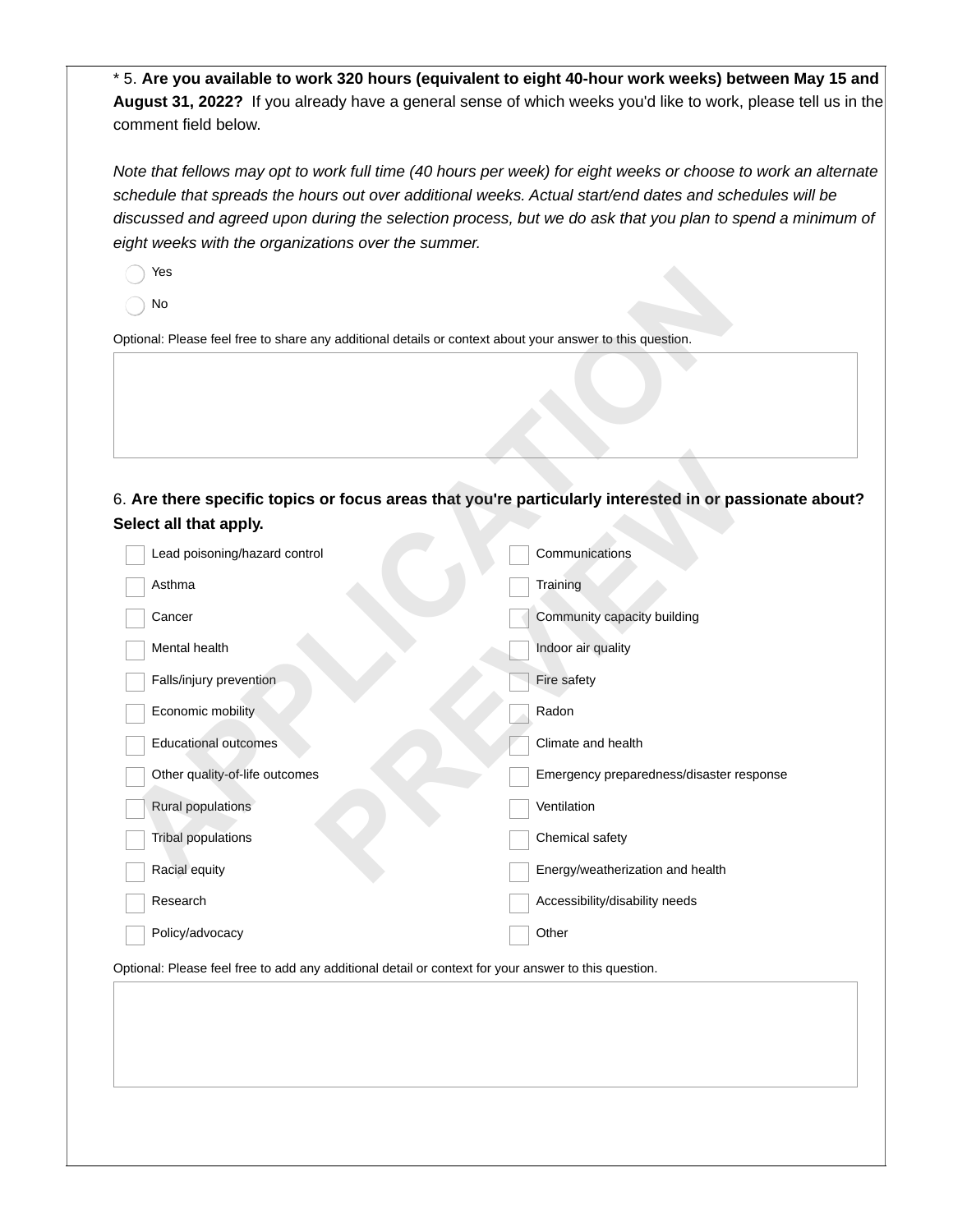\* 7. **What excites you about this fellowship and the opportunity to work with these two national organizations? Why are you interested in or passionate about healthy housing and children's environmental health?**

*Please note that you don't have to have a lot of technical expertise to be a successful applicant. Maybe you became interested because you have a cousin with asthma or you went to a lecture last semester about housing that really got you fired up. We all started somewhere, so let us know what sparked your interest and where you are on your journey.*

8. **Is there anything else you're hoping to get out of this fellowship experience?** *For instance, sometimes we hear that candidates are interested in growing a particular skill set (such as using statistical software, becoming more proficient in Excel, gaining experience writing social media posts), want exposure that may help them figure out a career path (such as experience working in a nonprofit), or may be looking for a specific experience (such as attending a meeting with congressional staff, networking with other national organizations).* **APPENDIATE ASSEMANT ASSEM CONTROVIDED INTO THE CONDUCT THEORY CONDUCT THEORY CONDUCT THEORY CONDUCT THEORY CONDUCT AND THEORY CONDUCT AND THEORY CONDUCT THEORY CONDUCT THEORY CONDUCTION THEORY CONDUCTION THEORY CONDUCT TH** 

\* 9. **What would you like us to know about your coursework, volunteer experience, previous job history, or future goals or aspirations that would make you a great fit for this fellowship?**

\* 10. **What is an accomplishment you're proud of and why? This can be, but isn't required to be related to environmental health or healthy housing. We want to get to know you, and we understand that you're more than just your coursework and job history! PREVIEW**

11. **Fellows will be invited to collaborate with staff from both organizations on designing a project or set of projects. If you'd like to propose a project, feel free to share your idea below. If not, that's okay too! Both CEHN and NCHH have plenty of ideas to share and will work with you on designing a meaningful fellowship experience.**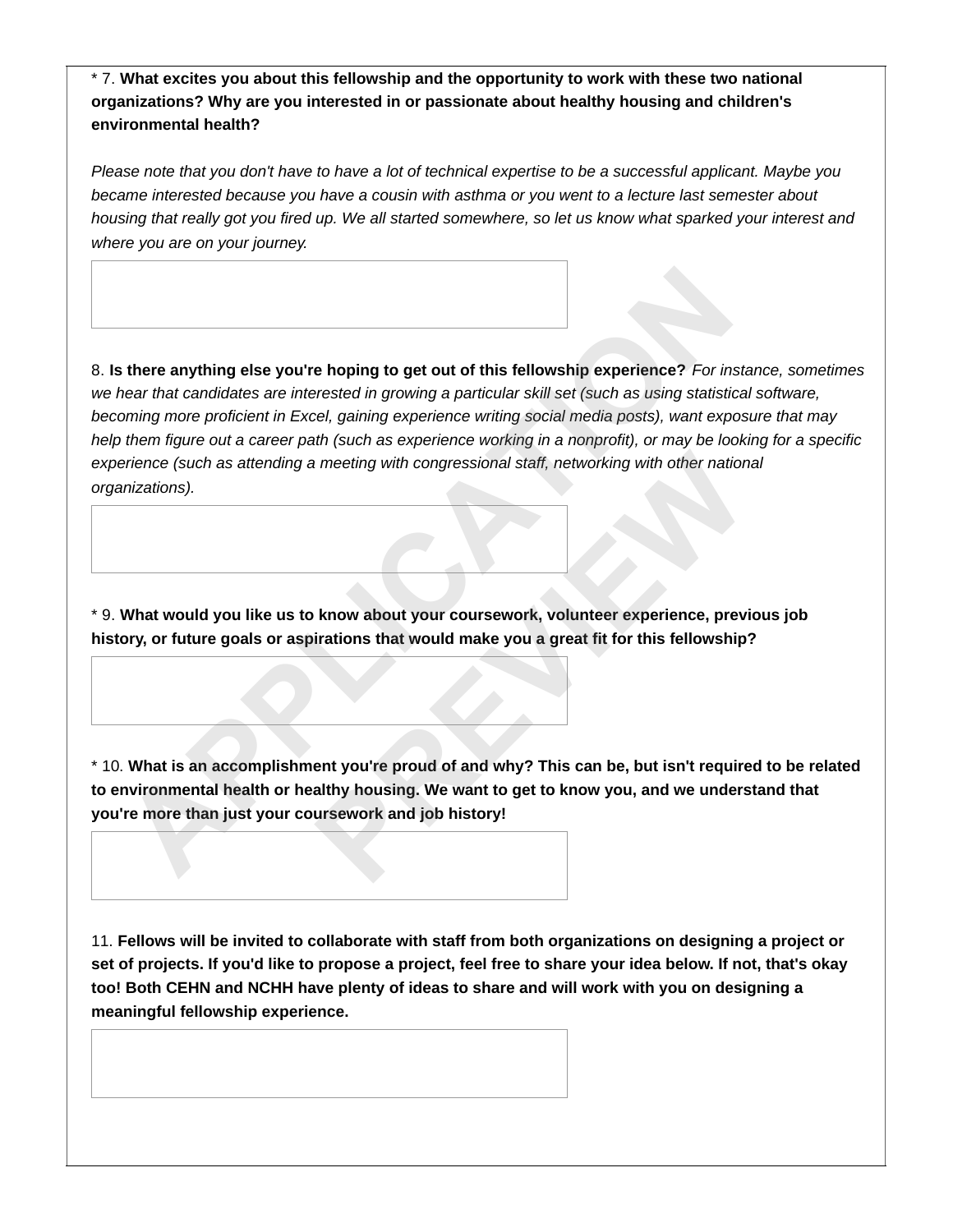| * 12. You may share any additional materials you would like for us to consider for your application (video,<br>narrative, reference, news item, or anything else that you would like us to know about you). Please limit the<br>additional resources to a total of five pages of written material and up to five minutes of video/audio<br>clips. |
|---------------------------------------------------------------------------------------------------------------------------------------------------------------------------------------------------------------------------------------------------------------------------------------------------------------------------------------------------|
| Would you like to upload or share any additional materials?                                                                                                                                                                                                                                                                                       |
| Yes                                                                                                                                                                                                                                                                                                                                               |
| No                                                                                                                                                                                                                                                                                                                                                |
|                                                                                                                                                                                                                                                                                                                                                   |
|                                                                                                                                                                                                                                                                                                                                                   |
|                                                                                                                                                                                                                                                                                                                                                   |
|                                                                                                                                                                                                                                                                                                                                                   |
|                                                                                                                                                                                                                                                                                                                                                   |
|                                                                                                                                                                                                                                                                                                                                                   |
|                                                                                                                                                                                                                                                                                                                                                   |